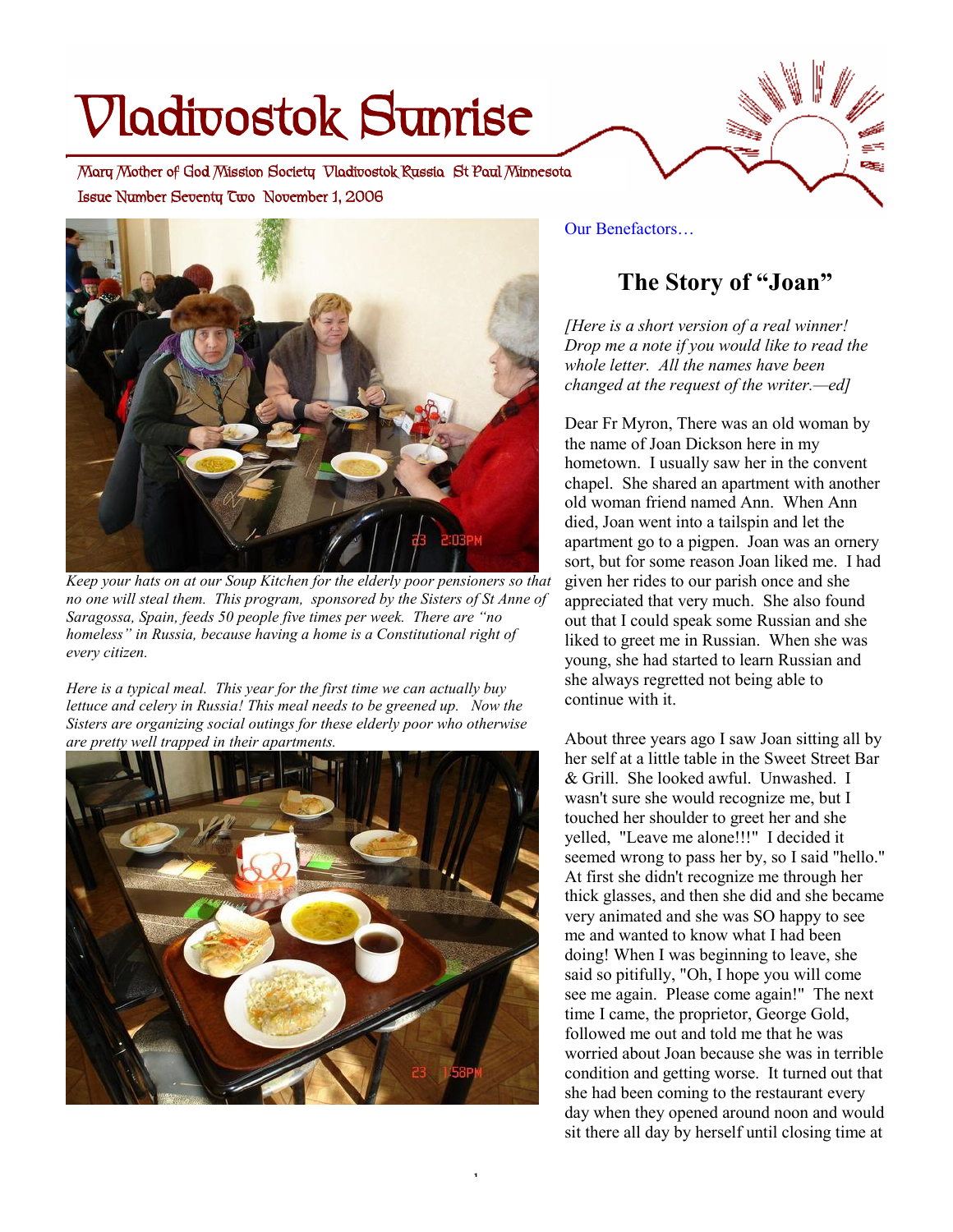which time George would call a cab for her to go home.

She smelled bad, she had lice, and she was often cranky and demanding, but George knew she needed help and refused to turn her away, even though other restaurants had turned her away, and even after some of his own patrons had complained about her. He was making sure that her rent was getting paid, that she got her medications. He said that Joan had plenty of money, but what she really needed was some help—She needed to go to an assisted living home, but she refused. She wanted to stay "independent"(!) George said that Joan had a house in Santa Barbara that she was renting out to a family.

Finally I talked her into letting me come over to her apartment so that I could help her "tidy up" so that she could possibly get a live-in aid. She didn't want to go to a home--and it turned out that the only place she would consider going to was the Little Sisters of the Poor which was not far away, but Joan didn't qualify because she wasn't poor enough! She had the home that she was renting to the struggling family for minimum rent. She didn't want to sell it and turn them out. Her apartment was a TOTAL disaster. There were mice droppings everywhere. There was left-over food in bags, rotting.

Finally Joan said that the only other place she would consider going to was the Convent Sisters' nursing home in Sacramento. I jumped on that and called the good sisters up and arranged for it, but it was all talk on Joan's part--she got cold feet and changed her mind.

Then George gave Joan an ultimatum for her own good. Both George and I would be away for three weeks and his staff didn't think they could handle Joan by themselves. He told her that she had a month to decide where to go. George and a lawyer that Joan knew and liked, who used to be her favorite waiter at the restaurant, would help her put her things in order and find the best place possible for her.

Joan agreed to go to the Convent's home in Sacramento. Her home in Santa Barbara was sold. The family living there was given moving expenses. They realized that it was best for Joan, too, but a hard situation for them. The night before Joan left, George and the waiters had a goingaway party for her. She was to be driven down by her lawyer friend, Billy. She was appreciative. I was hoping that she would find the extra special love and care she needed from the sisters.

She made it down to Sacramento, but she died about a month later. I was not privy to her medical condition. We all tried our best and had the best intentions. Joan looked forward to heaven--she was admittedly miserable here.

Joan's estate was finally settled last month, almost 2 years after her death. George called me out of the blue and asked me to come down to the restaurant to talk to him. What was left in the trust, George distributed and some was set aside for an annual scholarship in Joan's honor. George gave some to everyone that he knew of who had been kind to Joan. George said that because I was one of the people who helped Joan the most, he wanted to give me \$20,000. After thinking about it, I agreed to accept the money and to distribute it in way that I thought Joan would approve of. I remembered her interest in Russia. I had told her about the Vladivostok Mission, and she approved of what you're doing. I showed him a picture of the abandoned street children, shown on your website, outside the restaurant vent, who went just to "smell the food they couldn't have" because I knew he could relate to that as a father and a restaurant owner. He was very glad to hear that the money would be used for good.

Pray for the soul of Joan Dickson. Pray that she will finally be HAPPY! And you--use the money in the way you think best. I hope some of it will be used for the poor street children and the other needy poor.

Yours truly, [a long-time benefactor]

*[In honor of "Joan" we are placing half the donation in the Hospice Program for abandoned elderly, and half in the "Street Children Rescue Program." Eternal Rest grant to her, O Lord!—ed]* 

Our Benefactors:

### **My Work in Vladivostok**

*By Lynn Grandon of Peoria, Illinois* 

[Lynn is a specialist in pro-life work, and especially works with students in schools. She came with her family to help us in the summer of 2006. This is a report of her work while she was here.—ed]

The Russian Far East is especially challenging on a number of fronts. My first meeting was with a long – time bureaucrat from the city offices. They sense the need to open a shelter for abused women. He explained their current and feeble efforts, which amount to "checking on" families that have previously reported problems. He admitted the ineffectiveness of that method. We discussed the successes of centers in the U.S., and that methodol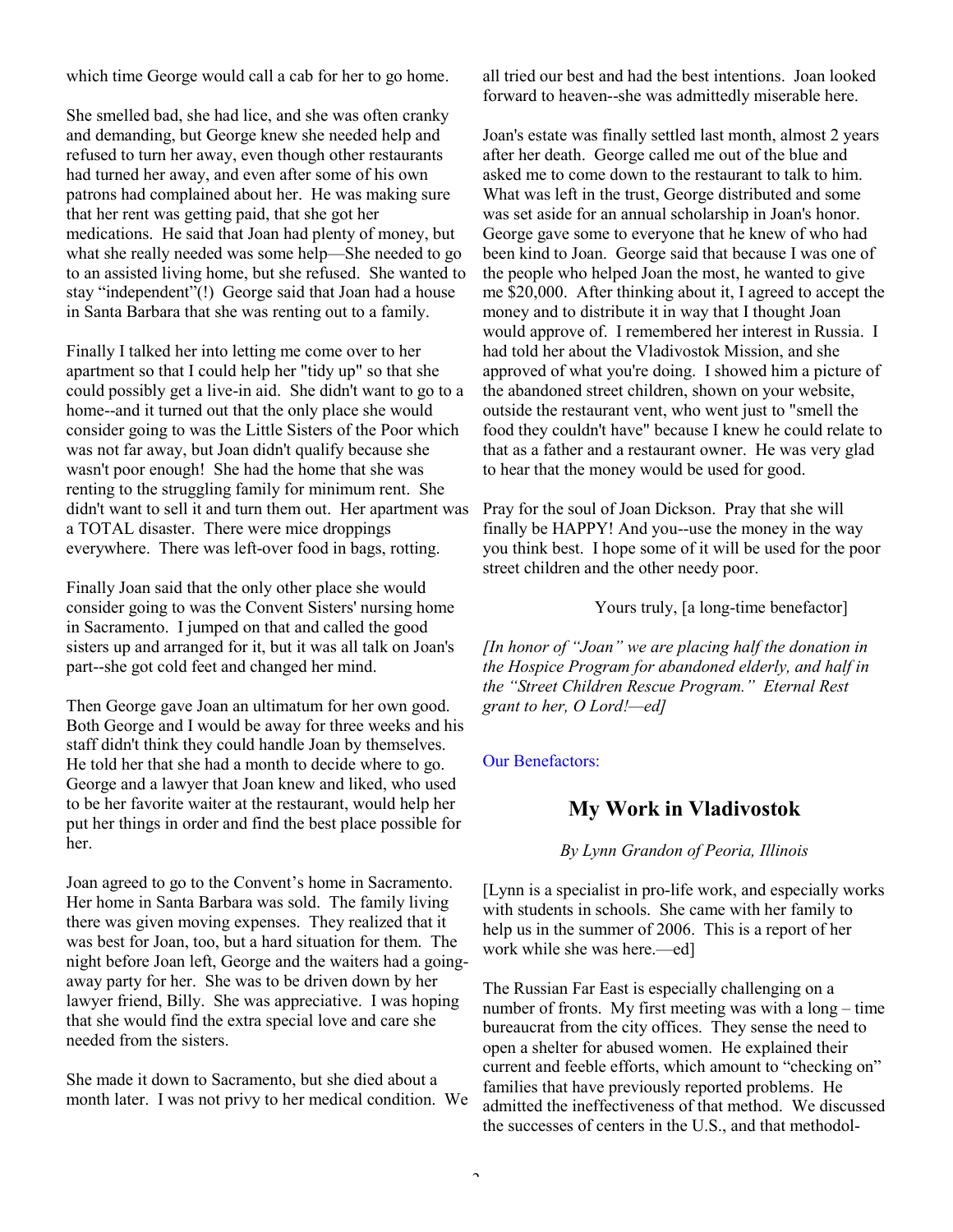ogies, policies, and procedures could all be translated and explained for their consideration. We also explained that we have a Russian woman prepared to translate information and documents who had been trained at a shelter in our home town of Peoria. His final comments were, "Well, then, we shall look seriously for a suitable building. If that is found, could "your organization" come and run it for us?" Of course, I told him I was not a spokesperson for the Catholic Church, but that there could be possibilities for help from a number of angles.

The second meeting was an all-day-long seminar explaining sexually transmitted diseases to directors and representatives from the women's centers that have been started by the mission. I would describe the sessions as "full of lively discussion" and "genuine concern" for their youth. Their comments were as follows: "We knew a little bit about these diseases, but now our understanding is crystal clear,"… "This will help us explain even more the reasons for a pure lifestyle." Some of the women were post-abortive themselves and intimately shared their experiences and heartaches. There were many tears. The finest compliment received was, "You've been with us all day, yet it only felt like one hour."

My final meeting was at the Children's Hospital #3, chaired by the head doctor. At this meeting were a number of representatives from each borough of the city, the Superintendent of Schools and the assistant, along with the administrator of the hospital. This meeting was quite agitated – with questions being yelled out 4 and 5 people at a time. The topic was AIDS-children interacting in the school system with non-AIDS children. Many families are frightened to have these children near their own, so the questions were mainly related to practical application of transmissibility. I showed them our school system's rules and explained that these were rescinded in 2002. We discussed all the possible ways to contract the disease, and also, concretely, how it cannot be passed on. Also discussed were guidelines for caregivers and family members. I challenged them to translate all of the information that we brought that day – to create brochures and handouts for the populace, for their school families, and to educate their city. The Superintendent of Schools said, "It does seem like we are about 10 years behind the U.S. in our understanding and attitudes." They were extremely grateful for all of the printed material and responses to their questions. The head doctor reinforced our comments. These officials were then given a tour of the toddler AIDS ward.

It was a real privilege to share these truths in a city trying to sift through the fears of a possible epidemic.

## **How to Communicate with Us**

#### **Internet**

Russian language: [www.catholic.vladivostok.ru](http://www.catholic.vladivostok.ru) English language: [www.vladmission.org](http://www.vladmission.org)

#### **Office in Russia:**

**Phone:** 011-7-4232-26-96-14 **E-mail:** [myron@catholic.vladivostok.ru](mailto:myron@catholic.vladivostok.ru) [daniel@catholic.vladivostok.ru](mailto:daniel@catholic.vladivostok.ru) **Letters** without donations: Most Holy Mother of God Catholic Parish Volodarskovo 22 690001 Vladivostok RUSSIA

#### **Office in America:**

**Phone and FAX:** 1-(651)227-0208 **E-mail:** [usoffice@vladmission.org](mailto:usoffice@vladmission.org) **Donations and letters**: Mary Mother of God Mission Society 1854 Jefferson Ave St Paul MN 55105-1662

#### **Office in Canada:**

**Phone**: 1-(807) 597-6052 **E-mail**: [gnivall@shaw.ca](mailto:gnivall@shaw.ca) **Donations and letters**: Mary Mother of God Mission Society PO Box 868 Atikokan Ontario Canada P0T 1C0

Or you can donate from your credit card through our web site. Your donations are tax-deductible. You will receive any required receipt for tax purposes by return mail. Please be assured that we do not sell our mailing list or any other donor information to other organizations.

**Donations** in kind. If you have items that you think we can use, please contact Mrs Sandra Sonnen at the Mission Office in St Paul giving a complete list of items.

#### **Sisters in Jesus the Lord**

**Phone:** (651)230-3337 525 Thomas Ave St Paul, MN 55103 English: [www.cjd.cc](http://www.cjd.cc)

**Vladivostok Sunrise** Edited and produced in Russia by V Rev Myron Effing, C.J.D. Assembled for mailing by Nativity Parish, St Paul, Minnesota.

## **Please remember Mary Mother of God Mission Society in your will.**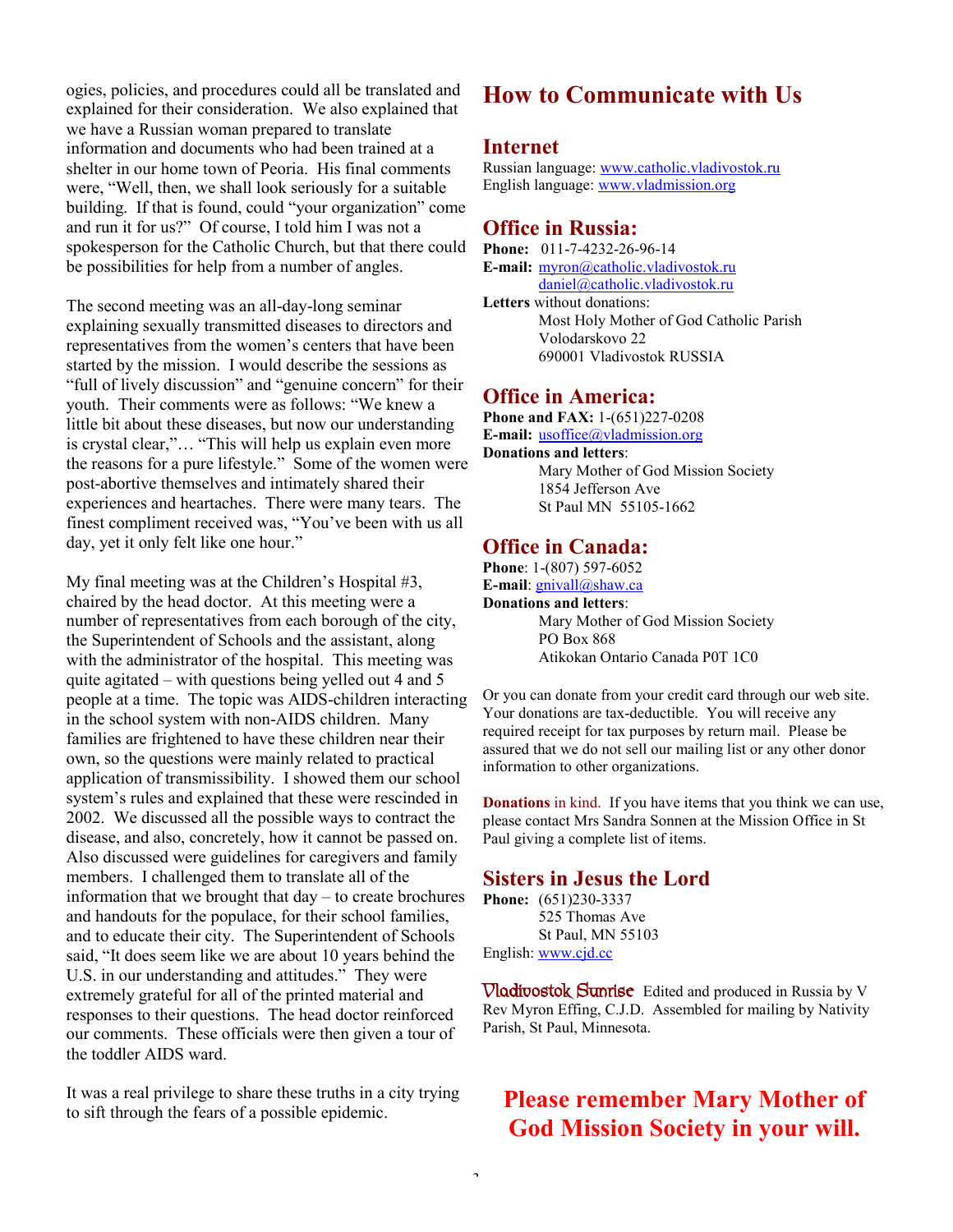# **News Notes**

#### *by V Rev Myron Effing, C.J.D.*

• **Canadian donors!** We've been working to set up the system for acknowledging your donations. If something is amiss, please let us know. Thanks!

● Never a dull weekend for **Fr Elmer Torborg**! He is one of our "missionaries for the mission," taking regular speaking engagements and weekend masses throughout the United States for us. Father lives in Holdingford, MN or in Mesa, AZ, depending upon the season, but he is always ready for a new experience for the mission. In spite of his retirement years, he doesn't take any medicines, and is in great health! Thanks, Father, for your help!



*Fr Elmer Torborg, leaving for another mission assignment.* 

● Saturday, September 16, was the first **moving day** for our parish to the new Our Lady of Fatima rectory and parish building. 33 parishioners gathered to begin the process. The next two Saturdays we also gathered to hand carry thing from the church to the rectory. On Sunday, October 1, we moved the Blessed Sacrament in procession to the temporary chapel, so that we can begin to tear out the last added floor from the church.

The parish is now having Sunday Mass in our temporary chapel in the new rectory building. Here is a photo of the end of the procession when we brought the Blessed Sacrament to the temporary chapel. We are looking forward to the day when we can have the new consecration of the cathedral after it had to be abandoned by our ancestors in the 1930's because they were not able to pay the exorbitant taxes that the Communist government levied on religious buildings as a way of

destroying religion. The church was preserved by building floors inside of it, which we are now removing.



*Those who gathered to help move the parish were mostly the young, of course. The golden generation prepared dinner for us all after all that hard work.* 

*A view of the temporary chapel in the new rectory.* 



The 90-year-old architect who built the floors told me, "I guess it was a sin to build those floors inside the church!" I said, "No, I don't think so, because if you hadn't made the building useful, they would have torn it down!" The new day of consecration will be the day of the complete rebirth of the parish, and we hope it will be a celebration both on earth and in heaven, and both in America and in Russia! We'll let you know the date, but probably not until next summer. Is it too much to hope that we can move the Sunday Mass back into the church for Easter? Or maybe by Pentecost? We are planning to have the blessing of the rectory and the consecration of the restored church at the same time—probably next summer--so that foreign benefactors can attend.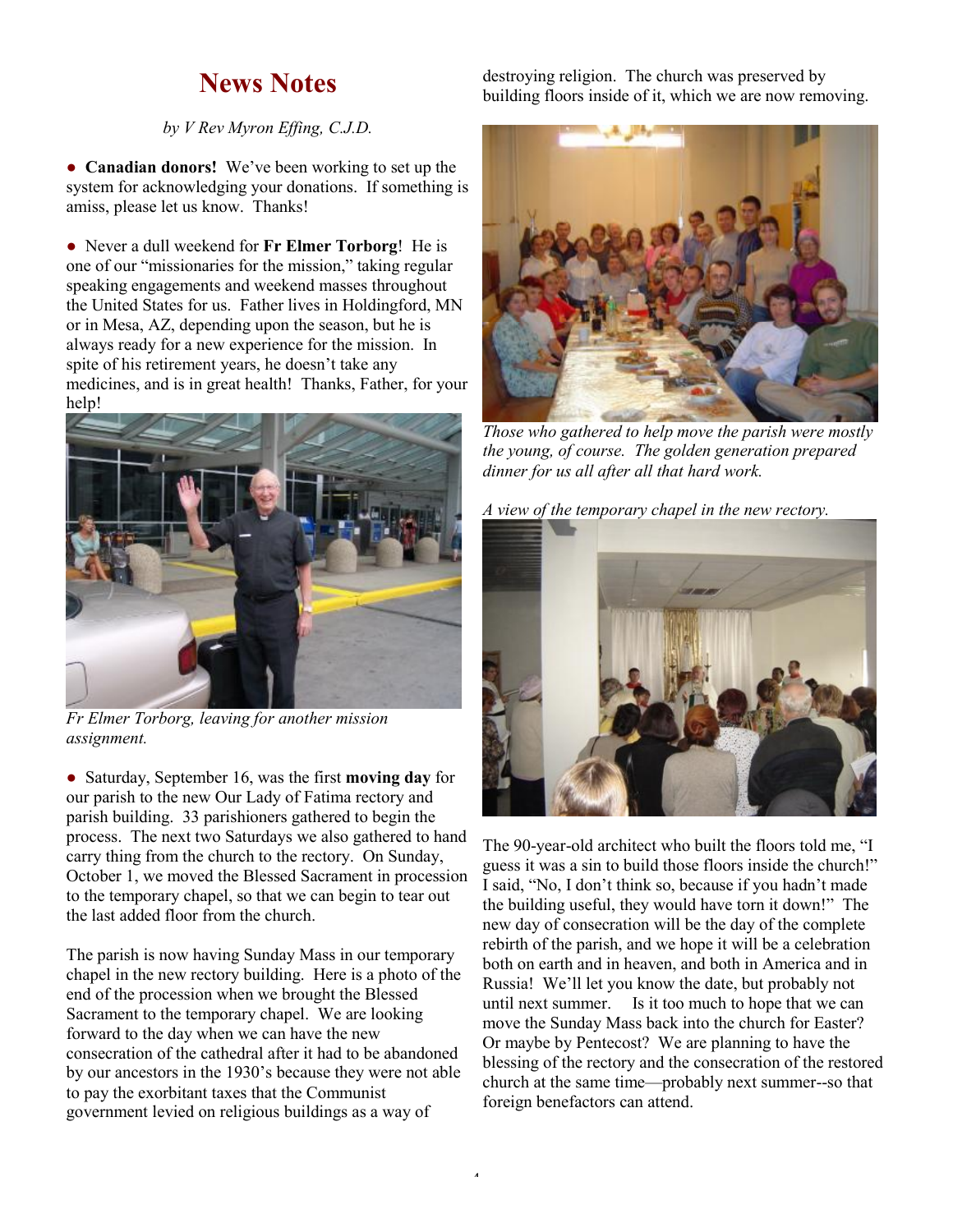● **Myra Schatten** is a perky Canadian who volunteered to work with us for a year. She did a great job helping the elderly at the hospice, re-editing many of our brochures and creating new ones, writing grant proposals, and working with the kids in Romanovka. She completed her year with us very successfully, and also managed to adopt a child while she was here. Here's a photo of Myra and her new daughter who now make their home in Manitoba.



● **Sisters in Jesus the Lord** have a new postulant as of August 15, 2006. Now there are four members! The sisters have a bi-monthly "Desert Day" at St Agnes Convent in St Paul--an overnight and day of silence for prayer, with opportunity to talk with the sisters. Please see their website for more details: [www.cjd.cc](http://www.cjd.cc) . The next "Desert Day" is November 11-12, for single women ages 17 and older.

● **Sisters in Jesus the Lord** are inviting all who are interested to come meet the Sisters at St Agnes Convent in St Paul, Minnesota on December 2. You and your family are cordially invited for a Saturday afternoon from 2 PM to 5 PM. "Sisters in Jesus the Lord" is currently a private association of the faithful, hoping to be approved as a religious congregation as soon as the number of members is sufficient. Join us for a tour of the convent and sung prayer in the convent chapel, followed by insights into our future plans and news on the Russian mission in Vladivostok, including the Milk and Fruit Program and the Grandmother Mentor Program for orphans. Plus music and refreshments in the convent dining room. See the beautiful Austrian baroque Church of St Agnes at the 5:15 PM Mass. We would love to meet you! Please bring your friends! RSVP by November 17th, 651-291-7777.

• Oct 13, 1917 was the date of the last apparition at Fatima. On that date in 1999 **Sandra and David Sonnen** began their great work for our mission. Sandie says, "It has been a wonderful glorious ride! Whoever thought

Dave and I and our family would be a piece of the puzzle towards reviving the Catholic Church in Russia. Amazing. After all those years of praying by the Catholic world we are a part of it. Thank you Lord!" Congratulations on your  $7<sup>th</sup>$  anniversary of working for the mission, David and Sandie. It's been a very difficult job, and I hope part of your consolation is that it has been very hard for us, too, not just seven years but 15 already! Let's hope that your  $8<sup>th</sup>$  year and our  $16<sup>th</sup>$  will bring many blessings and consolations!





● Free at Last! Hard to believe, but at last **Fr Myron** has received the possibility to drive a car in Russia! Especially after the car accident in which my leg was hurt, I've been rather "imprisoned" by my handicap because I can't walk long distances as I used to. Earlier, too, I worked in a variety of cities, and it was most convenient to travel either by train or to have a driver accompany me on those trips so that they could deal with the car and help with food and shelter and liturgical matters, while I attended to confessions and spiritual matters. Now, after being in Vladivostok for 15 years, I can at last drive myself to events and home visits and to hospital visits!

It seems that foreigners were considered "rich"—never mind that I have a vow of poverty and live on donations! Several Americans have been in accidents here, and it always seems to turn out that it is the Americans' "fault" when they get to court. Until recently there was no normal auto insurance or health insurance here. To forestall a problem, Fr Dan and I have just never driven here, so as not to endanger either our financial situation, our health, or our possibility to have a visa and work here. But now there are very wealthy Russians, so I'm looking poor in comparison!

It is hard to imagine an American without a car. I've been driving since I was 15½ years old. Fr Joseph Fessio S.J.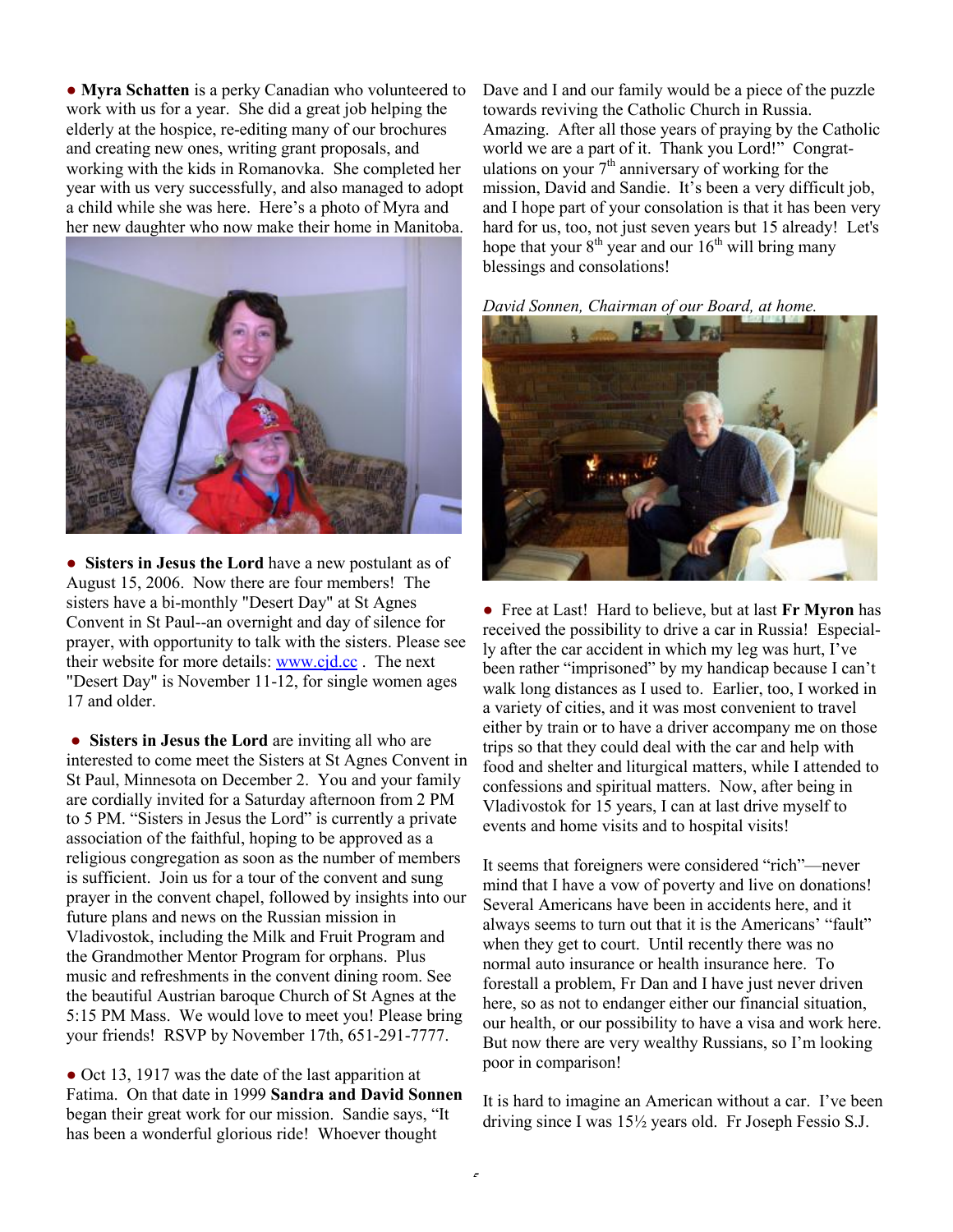bought our first car for us in the summer of 1992 soon after we arrived. But in those days we didn't have a secure place for it, and it is impossible to leave a car in the open in Russia without it being stolen or having parts stolen off of it. So we always had a driver to care for the car. In fact, the first car that Fr Fessio gave us so often had parts stolen off of it at night that we could hardly ever use it until we got a garage! Even so, we've had to do so much traveling through long distances on bad roads that we've ruined and wrecked several cars. Many thanks to our benefactors who have always come though to keep us moving.

Now I can drive myself! My secretary Nicolai worries that the Vladivostok traffic is too dangerous for my older reactions. St Christopher, Pray for us! Here I go! July 23, 2006.

● God bless **Ron Mitchell** and his family! Ron has served as our webmaster for quite some time from his home in Phoenix. The job has gotten more time consuming as the website has grown—and maybe overgrown! Now our Russian office staff will be taking over the website, and we'll reduce it to make it more efficient. Thank you, Ron, to you and for family for longsuffering with us.

● A group of our parishioners at St Joseph's Parish in Vladivostok have started a **prayer group** for grandmas and grandpas whose children or grandchildren are out of the Church or still atheists. It is a wonderful thing to support one another in hope before God in this way. If it was Russia's official atheism that took people's kids away from God and the Church, in America and Canada it was the sexual revolution, and secularization. Our university "Omega" program is hoping to attract people back to the Church, so we are praying for success. It will not be easy, especially since there are still many at the universities who hate religion and who take down any announcements we try to post (sound familiar?). If we hand out invitations, we will be accused of "proselytism." What to do? Pray for us.

● Here are our three **seminarians.** (l to r) Joseph Manguno from Atlanta, GA is a student at Mt St Mary's Seminary in Emitsburg, MD who decided to join our community and so has come to study Russian and do his canonical novitiate. Brother Oleg Yelchaninov, in final vows, is continuing his education at St Charles Borromeo Seminary in Kosice, Slovakia. He has two more years until priesthood. Sergei Fursov is our parishioner, now a seminarian for the Archdiocese of Moscow. He has three more years. Thank you, benefactors who support our seminarians.



• Last issue we showed how St Joseph's Parish from Modesto, California began the repair of our retreat building on Russian Island. Afterward, we've had several retreats there already. Here is a photo from the **children's retreat.**

*Kids on retreat listening to a talk at the felt board, which was donated by Lynn Grandon of Peoria, Illinois.* 



● This year's Far Eastern Catholic **Youth Conference** was held in Blagoveschensk at the end of July. The topic of the conference was "Dialog with God," in honor of the Year of the Bible. Here is a photo of the participants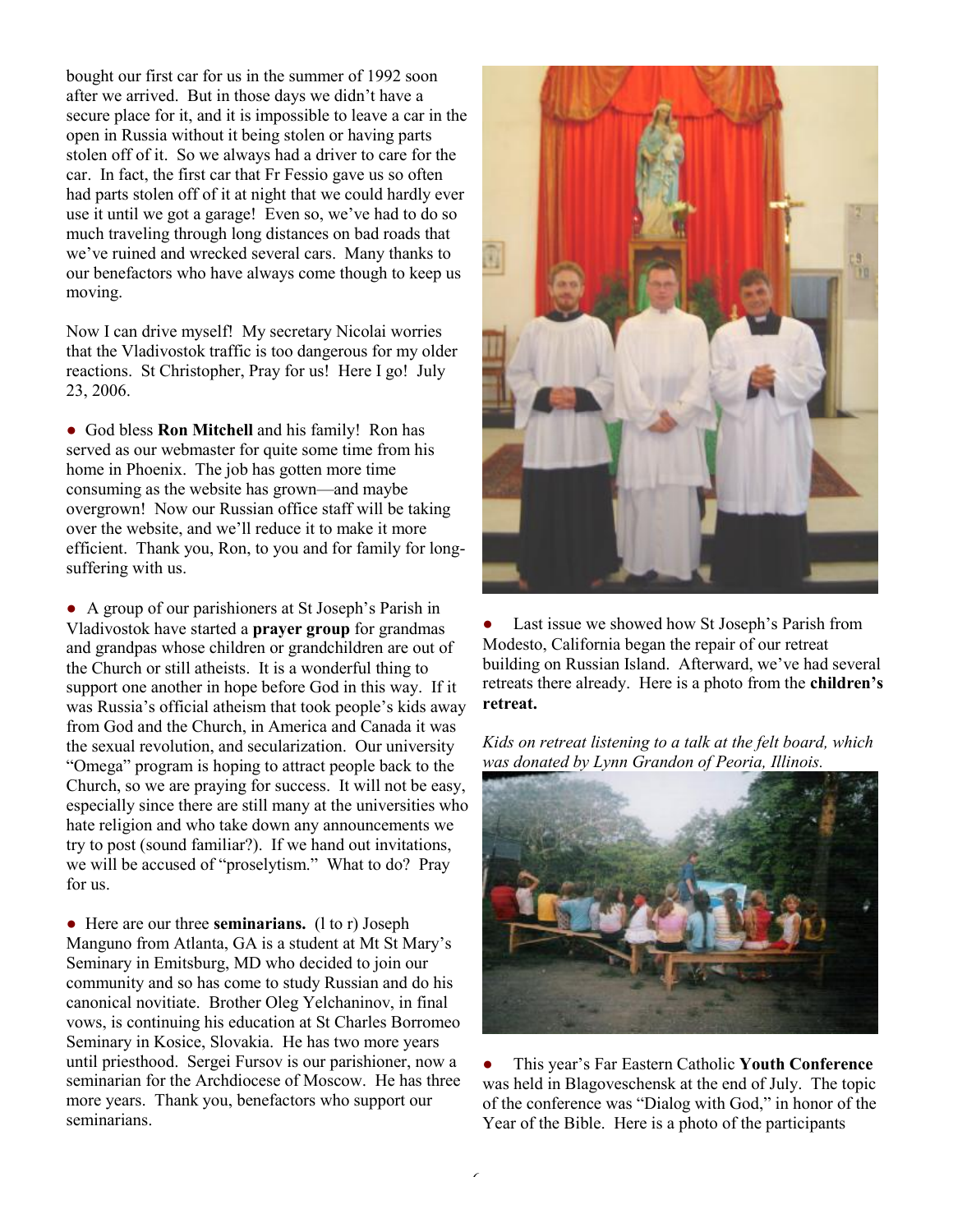standing in front of the log cabin church of the Parish of the Transfiguration in Blagoveschensk. Next year it will be Vladivostok's turn to host the conference.



*Young adults gathered from Far Eastern parishes.* 

*Here participants watch a presentation in rapt attention. Father Tomas, pastor in Blagoveschensk sitting in back.* 



● This was the first summer that our **Boy Scout Troup** went camping for two one-week camps with boys from single parent and troubled families in our area. There were total 19 boys, aged 11 to 17 involved. As usual they were joined by kids from extremely poor families from Lesozavodsk. The first camp was on Russian Island in the vicinity of our parish's retreat center. Scoutmaster Denis Bondarev says, "It was a great time for sports and swimming, and for exploring the vast historical sites – the fortresses built and operated in the 19th and 20th century on the Island. And to learn about the history of our country. Of coarse, we started with our routine basic camp training – learning how to make fire in the outdoors, how to cook simple meals on fire and other necessary survival skills. The culmination of the camp was the 5-

mile march to the Museum of Battle Glory. A real difficulty was lack of drinking water – we had to buy daily and carry with us some 10 gallons of water so everyone could have enough.



*July 2006 camp-out on Russian island* 

The second camp-out was in Slavianka Bay near North Korea – about 45 miles south of Vladivostok and less than 8 miles from the Chinese border, a 2½ hour trip by ferry boat. For two boys from the orphanage near Romanovka it was their first real camp. Also, there were kids from some poor families that the local government Social Service officer asked us to take. We hope that such boys deprived of attention and normal recreation possibilities will be joining our camps from now on. We thank our donors for the tents and the sleeping bags and for their love."

• Mary Mother of God Mission Society is pleased to offer an **automatic withdrawal plan**. Now you can have your donation deducted automatically from your savings or checking account. And you won't have to change your present banking relationship to take advantage of this service. The automatic withdrawal donation plan will help you in several ways: 1. It saves time—fewer checks to write. 2. No lost or misplaced statements. 3. It saves postage. 4. It's easy to sign up for and easy to cancel. For more information, just slip a note asking about "automatic withdrawal" in the envelope with your next donation, or drop Sandie an email note at [usoffice@vladmission.org](mailto:usoffice@vladmission.org) or call (651)227-0208.